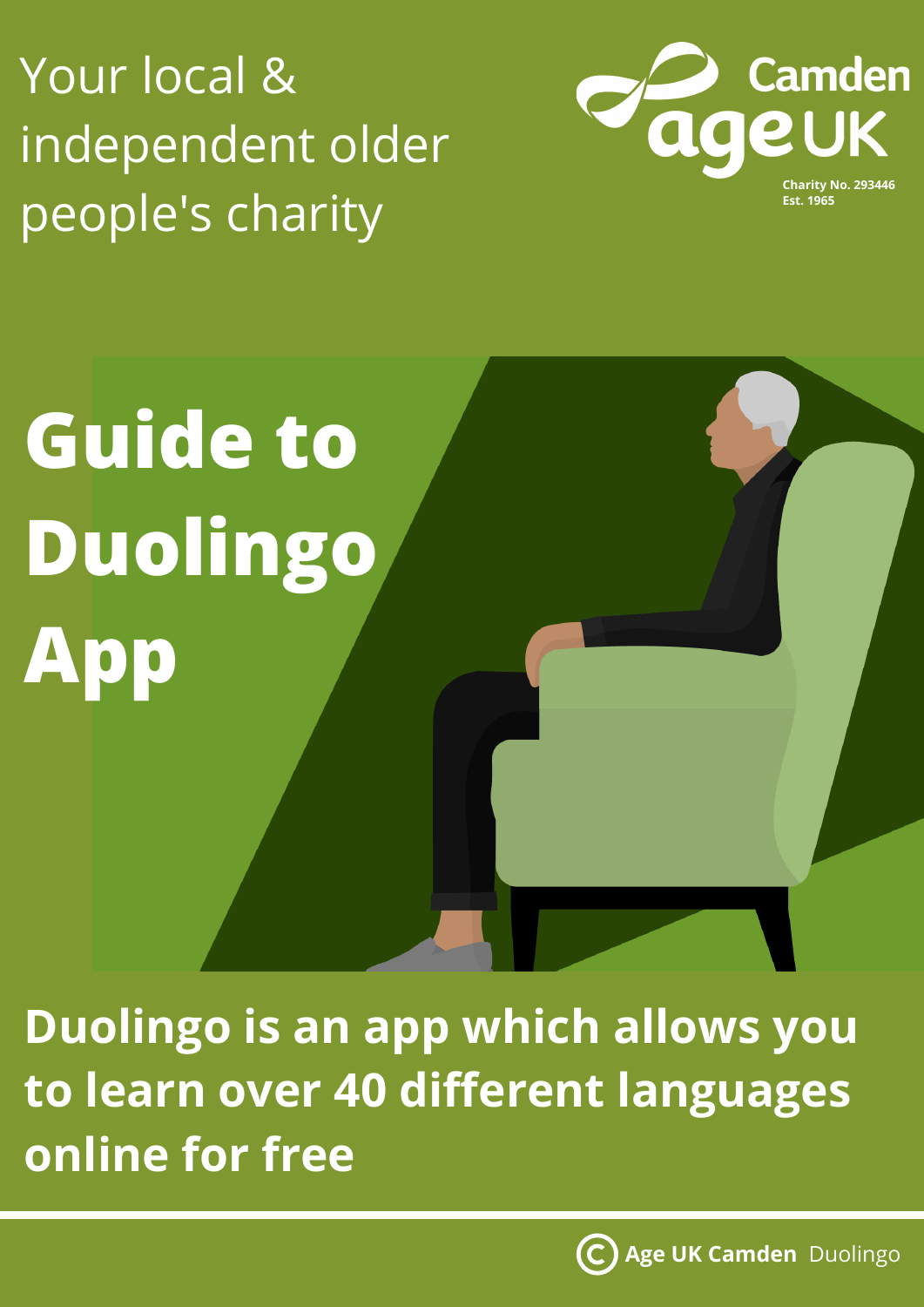## **Downloading and Working the App**



phone and go to the 'App Store'.



Click on the 'Search' button in the bottom right corner and type 'Duolingo' into the search bar at the top.

Select 'get' next to the app and wait for the app to download.

| З. | Q duolingo                                   |                                                                         | Cancel                         | Click on 'Open'<br>next to the app to<br>open the app,<br>then click on 'Get<br>Started'. |  |
|----|----------------------------------------------|-------------------------------------------------------------------------|--------------------------------|-------------------------------------------------------------------------------------------|--|
|    | [ Lébary' Choice ]<br>The fostest way        | Duolingo - Language Less<br>Learn Spanish, French, German<br>Quick, fun | <b>OPEN</b><br>Speak and       |                                                                                           |  |
|    | to learn a new<br>longuage<br>and Management | hite-sized lessons<br>that work<br>sent on the                          | <b>hearths</b><br>language     |                                                                                           |  |
|    | +Babbel<br>***** 47%                         | Babbel - Language Learning<br>Learn Spanish, French & more              | <b>GET</b><br>In-App Purchases |                                                                                           |  |
|    | <b>Start vou</b>                             |                                                                         |                                |                                                                                           |  |

| ■ App Store            |                  |                              |
|------------------------|------------------|------------------------------|
| $\leftarrow$ $\bullet$ |                  |                              |
|                        | I want to learn  |                              |
|                        | <b>B</b> Spanish | 5                            |
|                        | French           | 5                            |
| —                      | German           | ⋗                            |
|                        | Italian          | >                            |
| $\bullet$              | Japanese         | ⋋                            |
| ю.                     | Chinese          | $\mathcal{P}$                |
|                        | Russian          | ↘                            |
| $\bullet$ .            | Korean           | ⋟                            |
| $\bullet$              | Portuguese       | $\left\langle \right\rangle$ |
| ⊙                      | Arabic           | $\mathcal{P}$                |
|                        | Dutch            | 5                            |

Select the language that you would like to learn.

Q

Next, select how your heard about the app. The answer you choose will not have an affect on your learning.

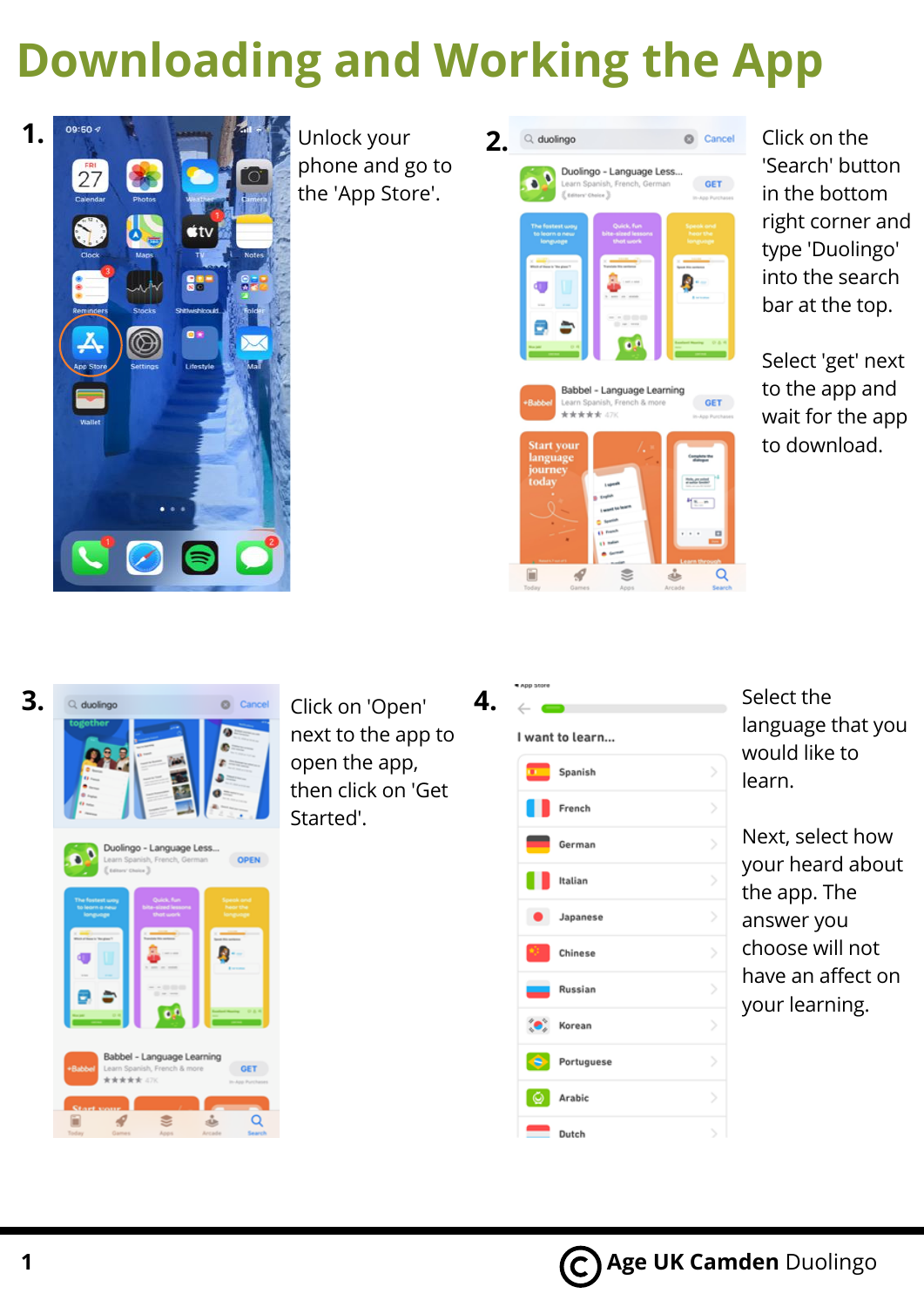4 App Stor

| Why are you learning a language? |
|----------------------------------|
| <b>Brain Training</b>            |
| School                           |
| Family & Friends                 |
| <b>Job Opportunities</b>         |
| Culture                          |

Travel

Other

Select the reason for wanting to learn a language - this is for internal monitoring only.  $\overline{\mathbf{5.}} \leftarrow \overline{\mathbf{6.}} \leftarrow \overline{\mathbf{6.}}$ 

| J |             |              |
|---|-------------|--------------|
|   | Pick a goal |              |
|   | Casual      | 5 min / day  |
|   | Regular     | 10 min / day |
|   | Serious     | 15 min / day |
|   | Intense     | 20 min / day |
|   |             |              |



Pick the amount of time you aim to spend on this app daily. The more time you use the greater improvement you will see.

Click 'Continue'.

You can now select if you would like the app to send you reminder notifications.



Help us find your level



need to enter your language level. If you are a complete beginner select Leaning for the first time'. If you know a little bit of the language select ' Already know some'.

| <b>Translate this sentence</b> |
|--------------------------------|
|                                |
| (1) Buenos días, much          |
| gusto.                         |
|                                |
| Good<br>morning                |
|                                |
|                                |

| Bye  | to      | Hello |      |       |
|------|---------|-------|------|-------|
| nice | goodbye | you   | meet | night |
|      |         |       |      |       |
|      |         |       |      |       |
|      |         |       |      |       |
|      |         |       |      |       |

You will now be asked to answer some questions in the language that you choose - this is to set the level that the app will teach you on.

You are now ready to go and learn your new language!

CONTINUE